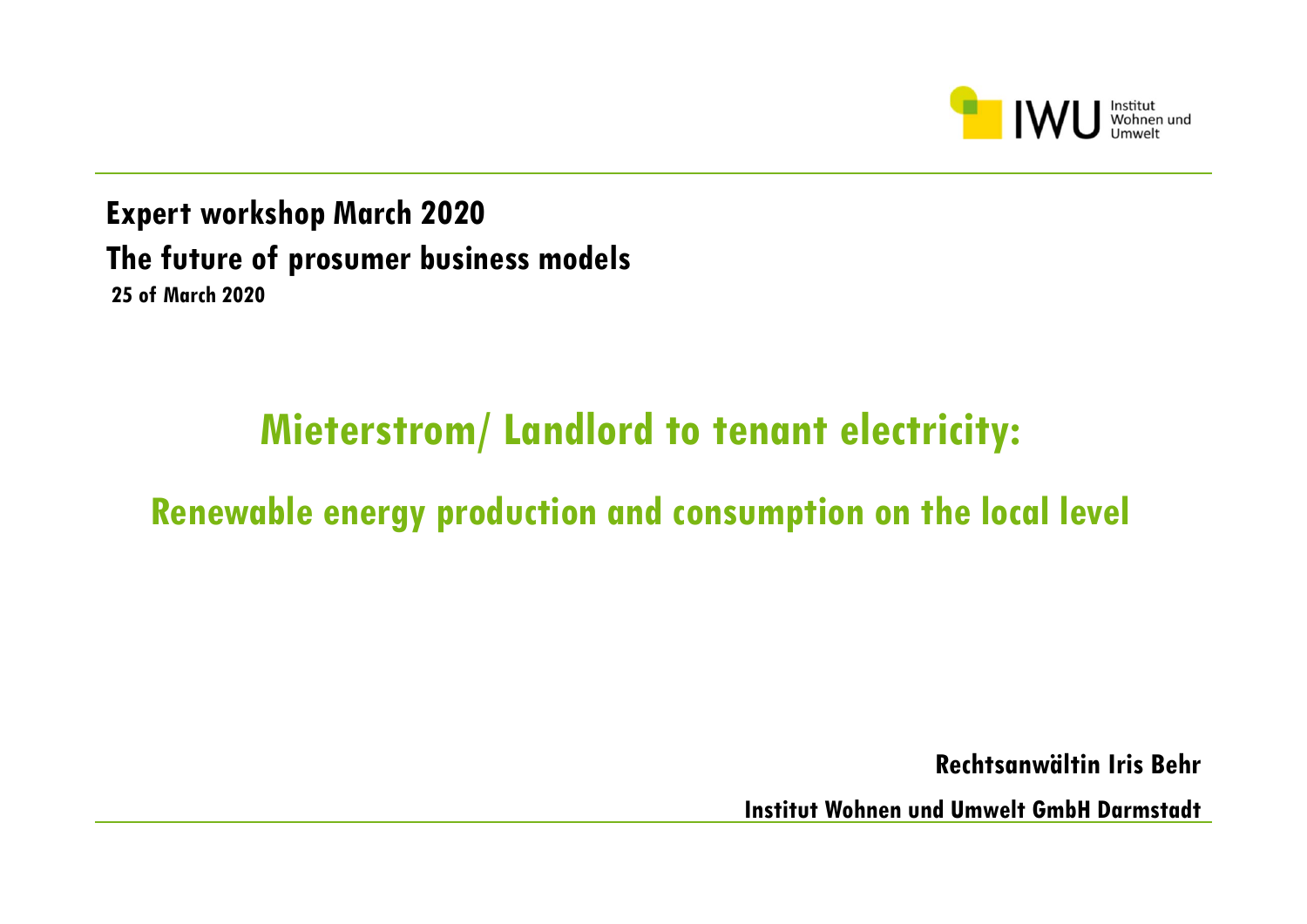# **Survey**



Mieterstrom/Landlord to tenant electricity: paradigm of decentral energy transition (Law on Tenants' electricity/EEG of 29.07.2017) Landlord to tenant electricity - example for consumer business models? Tenants'/consumers' and landlords/producers' perspectives Customer installation: Model for RE & CHP production and local distribution Landlord to tenant electricity: chances and challenges – sharing the energy transition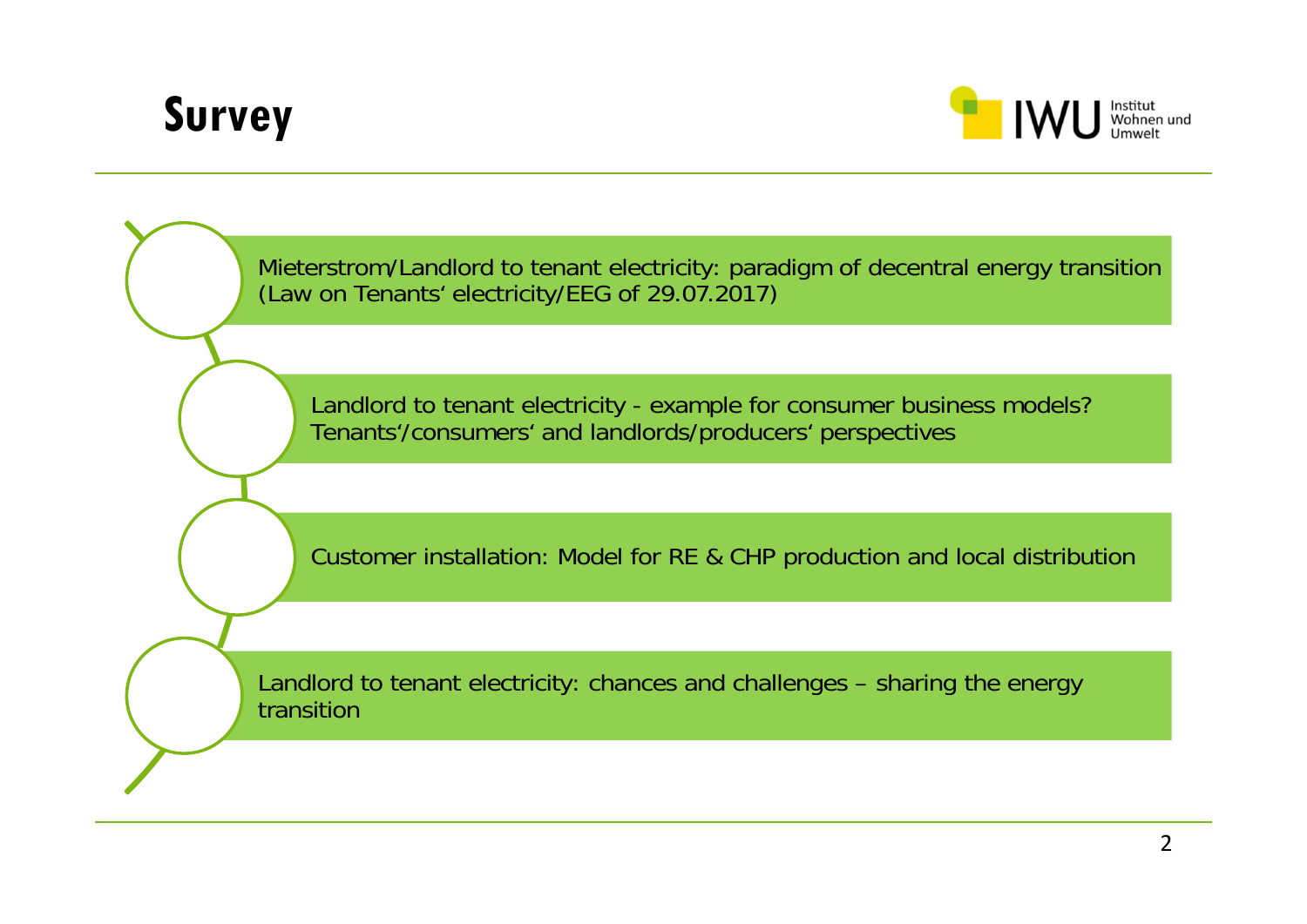

Tenants' electricity requires:

- $\mathbb{R}^n$ Electricity generated by RE sources or via CHP
- $\mathcal{C}^{\mathcal{A}}$ Decentrally produced at the /near to the building
- $\mathcal{L}_{\mathcal{A}}$ Consumed by tenants
- $\mathcal{C}^{\mathcal{A}}$ Without using public grids – Customer installation ( "*Kundenanlage")*
- $\mathcal{C}^{\mathcal{A}}$ Commissioned by the landlord /i.e. housing company
- $\mathcal{C}^{\mathcal{A}}$ ■ Handling: A separate energy production and delivery company co-owned by the landlord and the energy provider handles RE production, sale, monitoring and billing

\*Covered by Law on Landlord to tenant electricity/Law on renewable energies/EEG of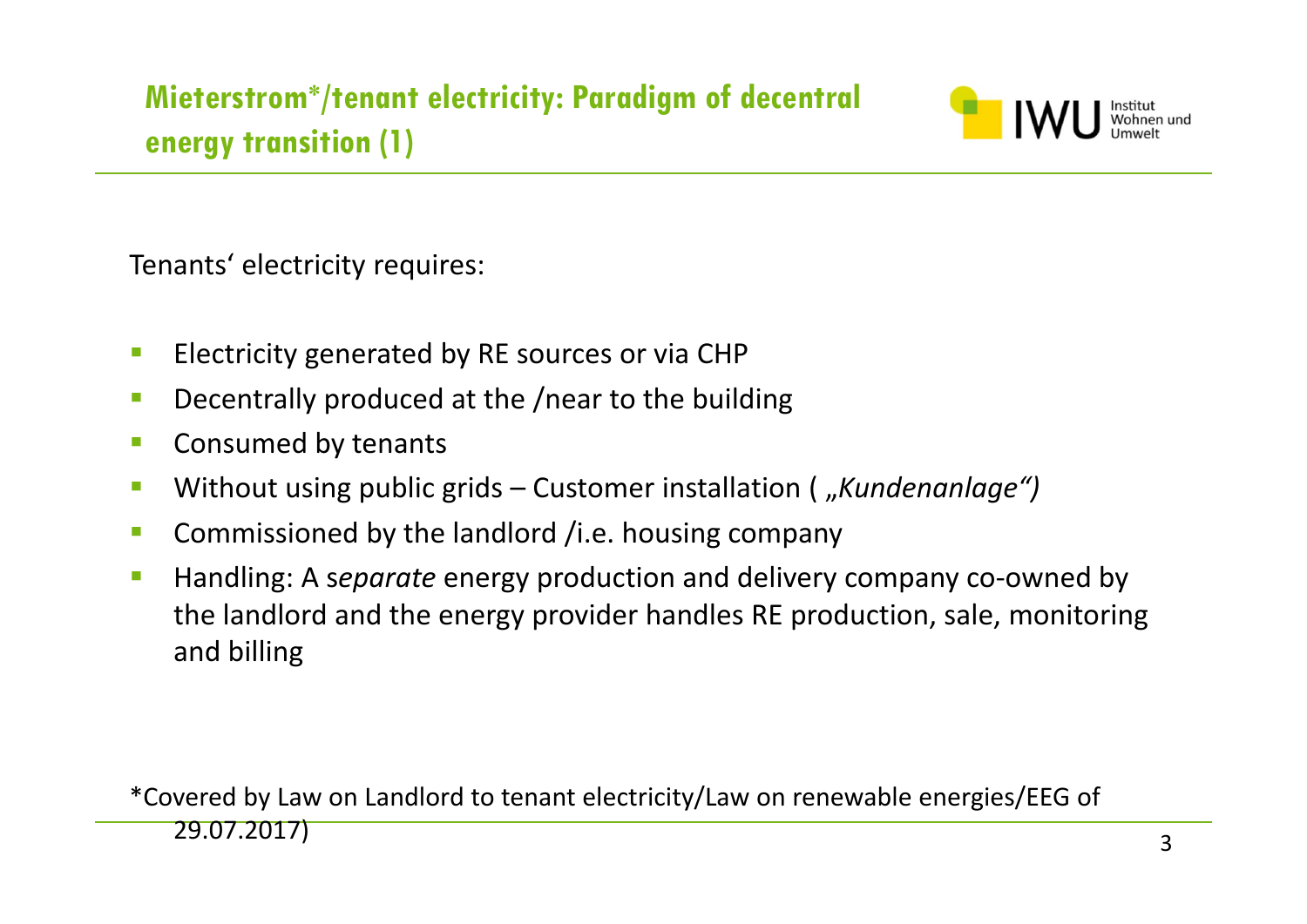

- $\mathcal{C}^{\mathcal{A}}$  Starting point: Homeowners use their roofs for PV electricity **pro**duction and con**sume** the "self-made" RE electricity
- $\mathcal{L}_{\mathcal{A}}$ **EXTER 10 FIGURE 10 EXTERNAL EXTERNAL EXTENCE POSTLEM** EXTENSION TO LEADED FIGURE **THE UP THE STANDER THE STANDER** consume the RE of "their building"
- $\mathcal{L}_{\mathcal{A}}$ Applicable to condominiums, housing cooperatives
- $\mathcal{L}_{\mathcal{A}}$ **Theoral Exercity Constructs** To let citizens share and contribute to an individual energy production
- $\mathcal{C}^{\mathcal{A}}$ Replacement of fossil/nuclear by RE sources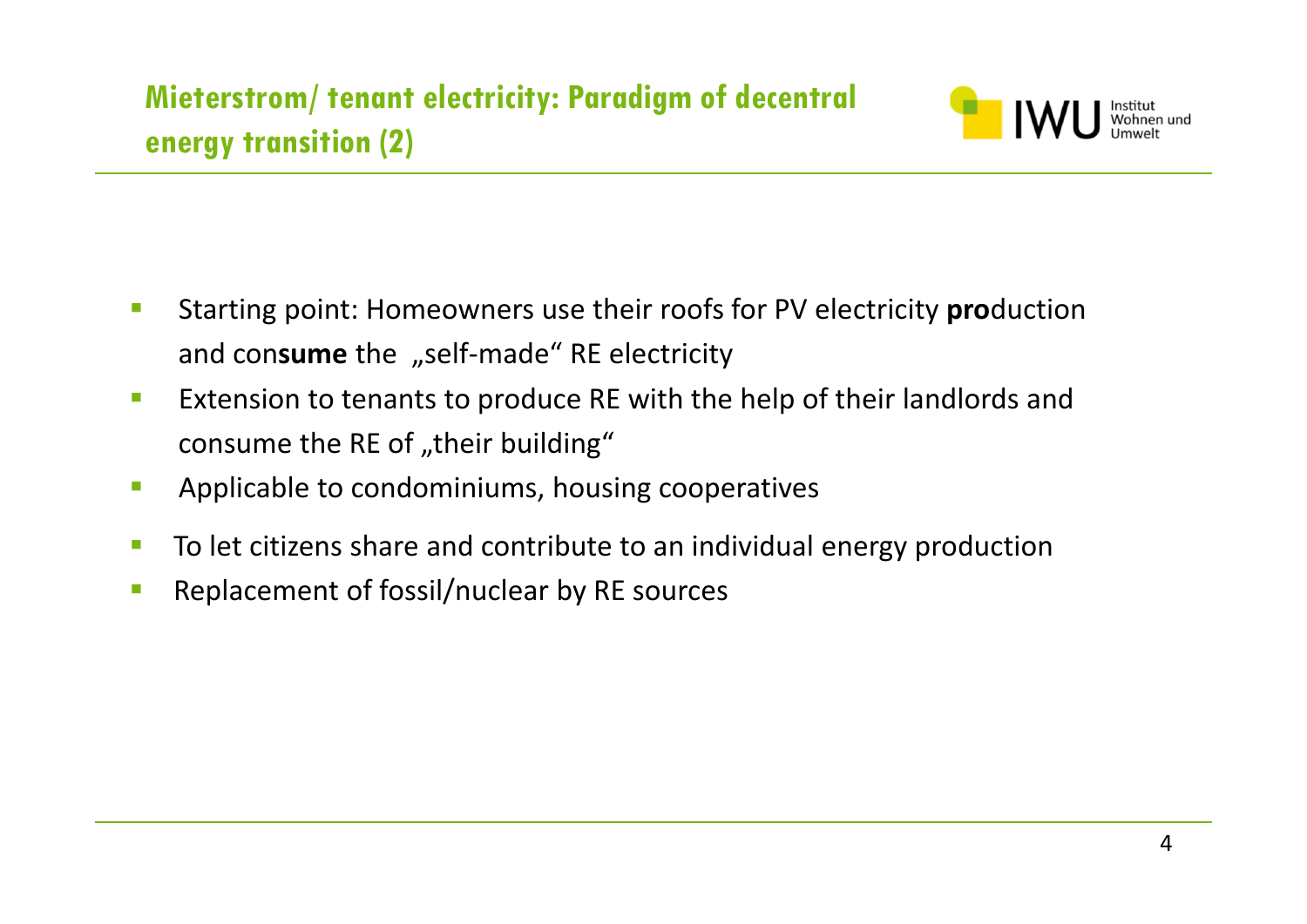

- $\overline{\phantom{a}}$ **Tenants'** have a limited budget for a warm and light home
- Increasing running costs, i.e. heat, electricity, levies become <sup>a</sup> "2nd rent" and burdens tenants (and owner occupiers)
- **Need stable, predictable and moderate** heat and electricity tariffs
- **Positive connotation of RE:** contribution to energy transformation



*Quelle: STÄWOG*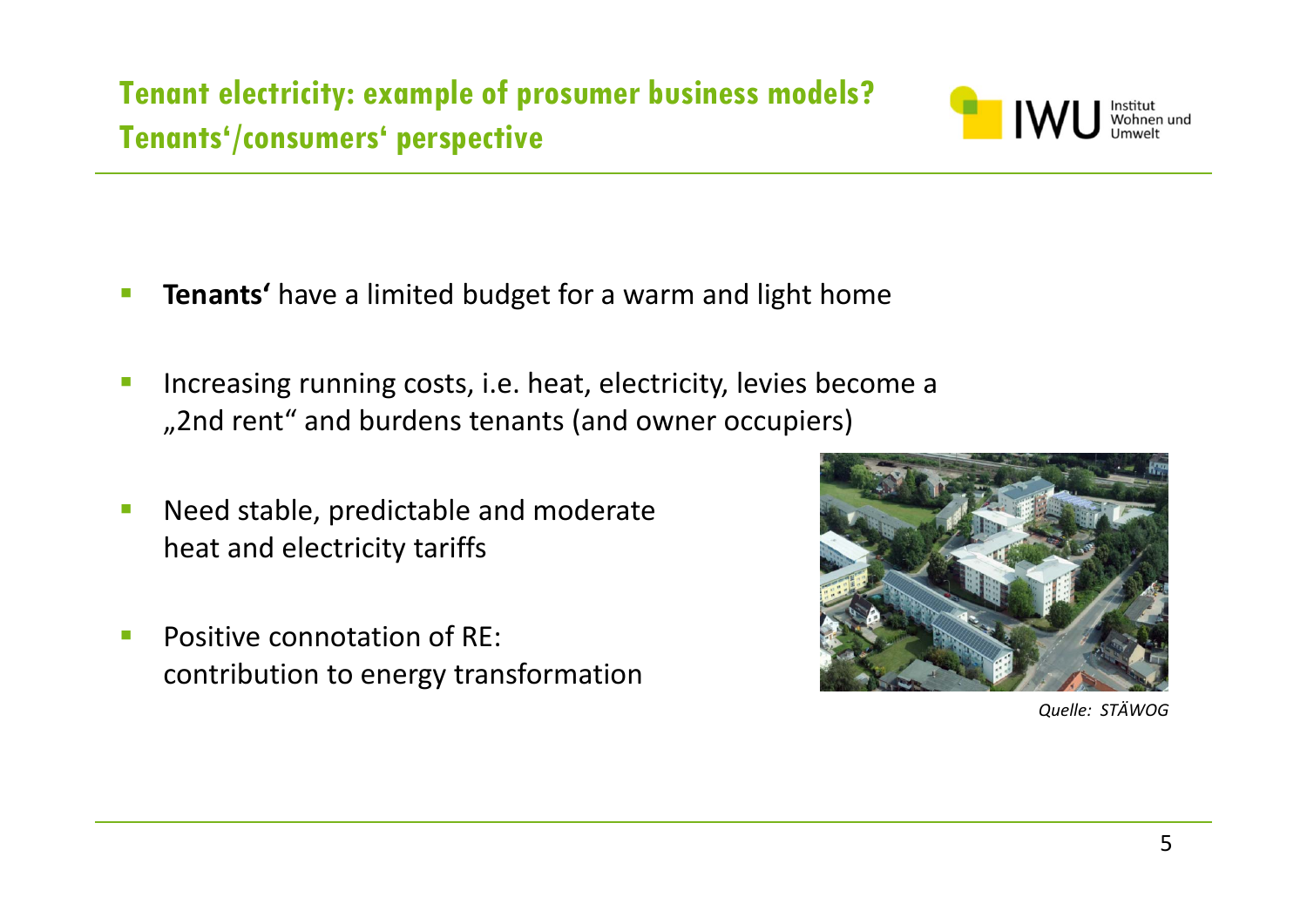**Tenant electricity: example for prosumer business models? Landlords'/producers' perspective**



Starting point: heating systems need modernization, i.e replacement of boilers

- **Landlords'** interest: efficient CHP
- Opportunity of PV installation
- $\mathcal{L}^{\mathcal{A}}$ ■ Decreasing feed-in tariff reduces profits for landlord
- $\mathcal{L}_{\mathcal{A}}$ Slight profit generated by tenants` electicity
- Ŧ Solar electricity production improves energy balance (EnEV, EEWärmeG)
- **PV** a must for KfW subsidy programmes
- $\mathcal{L}_{\mathcal{A}}$ **2021 target: Nearly Zero Emission Buildings (NZEBs)** (Energy Performance of Buildings Directive, EPBD)



*Quelle: STÄWOG*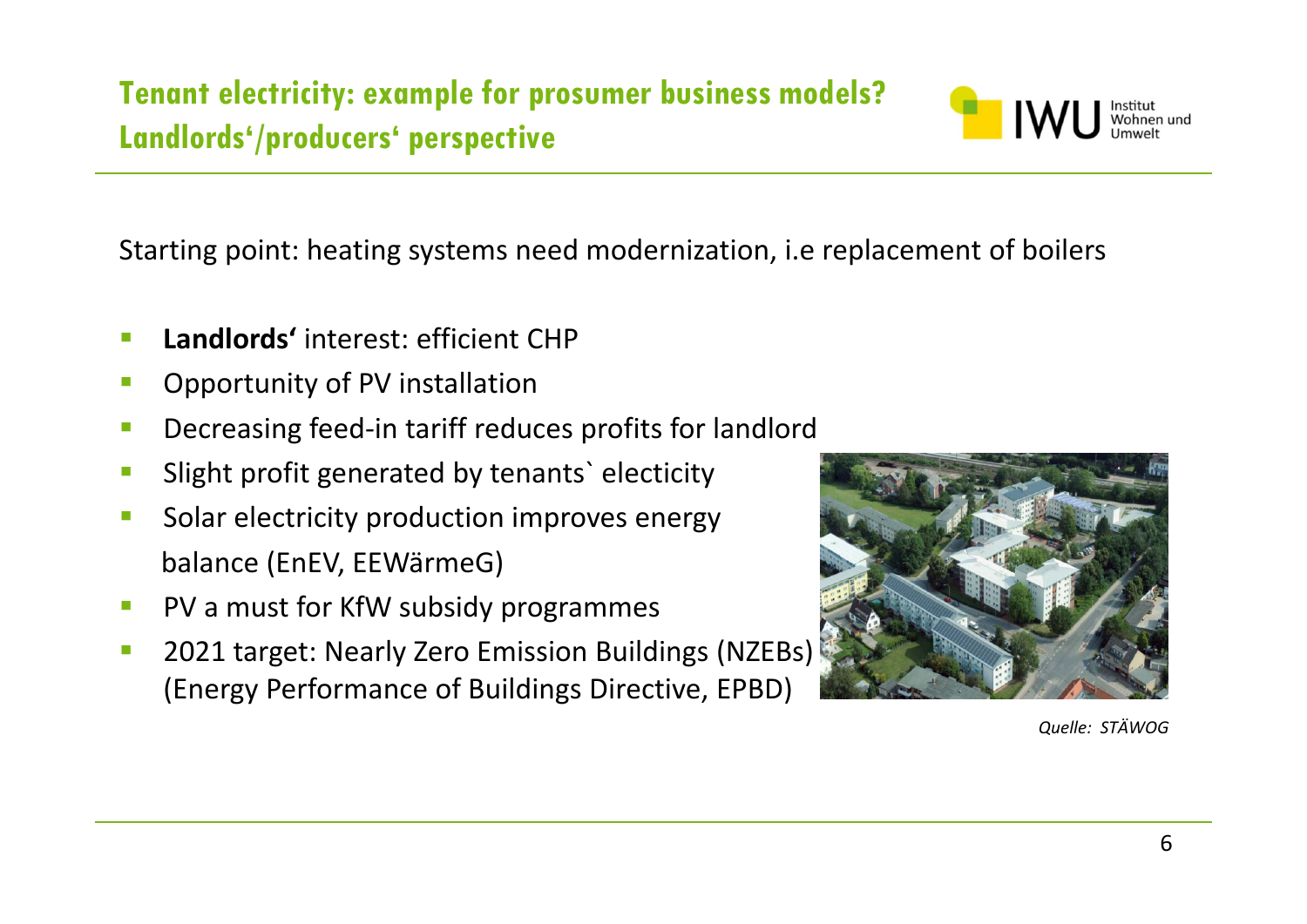### **Customer installation (Kundenanlage): model for RE & CHP production and local distribution**





Source: Picture based on : Iris Behr, Marc Großklos (Hrsg) Praxishandbuch Mieterstrom Fakten, Argumente und Strategien, Springer 2017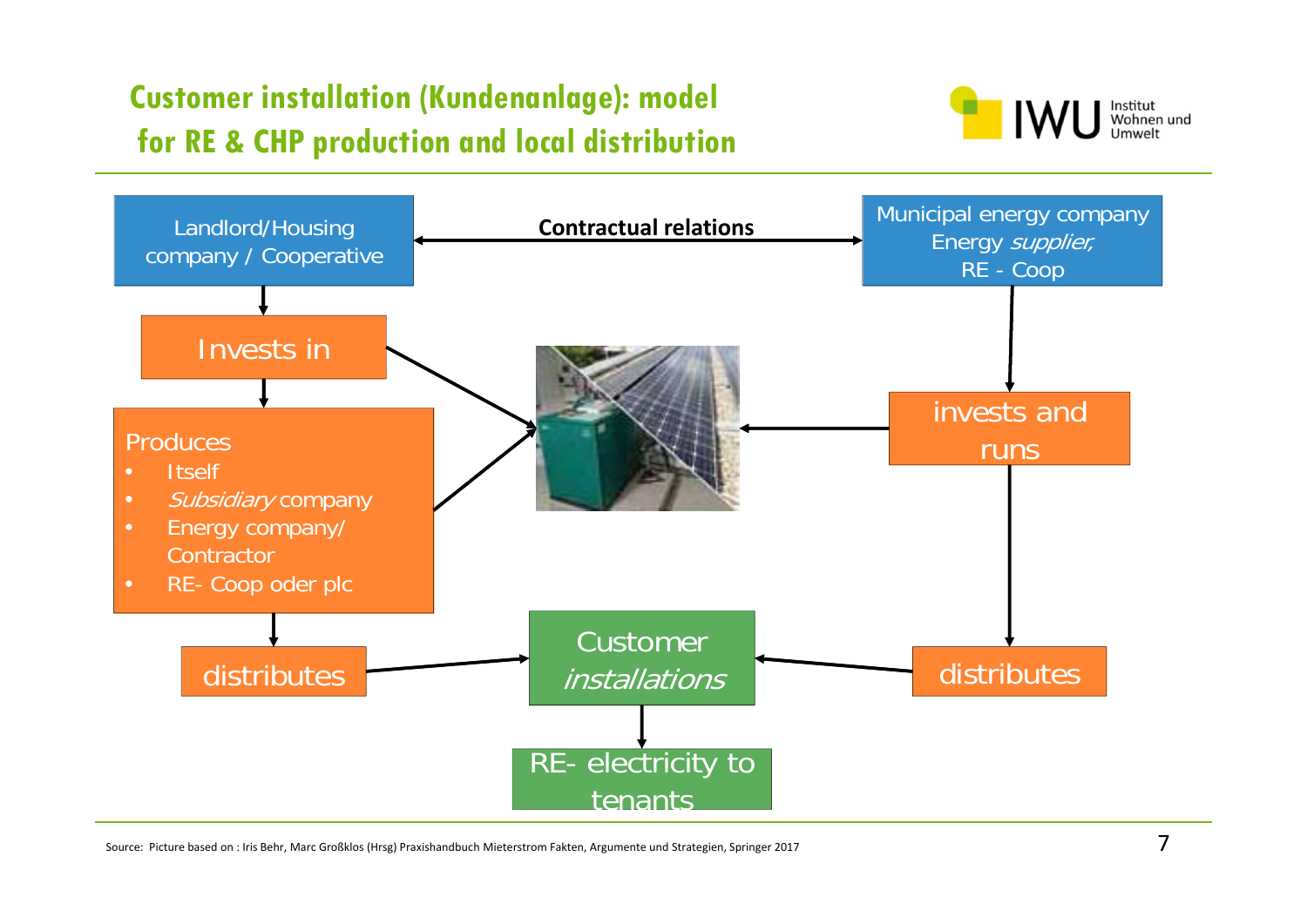**Chances and challenges: Landlord to tenant electricity within** Institut<br>Wohnen und<br>Umwelt **and without the law –Mieterstromgesetz /EEG ( 1)**

### **Funding within the law**

- $\overline{\mathcal{C}}$ Grant for PV: individual electricity and common electricity
- $\mathcal{L}_{\mathcal{A}}$ **•** Decentral production "on-site" the building of PV installation
- $\overline{\mathcal{C}}$ Delivery exclusively to tenants of the dwelling
- $\mathbb{R}^n$ **Without using public grids**  $\rightarrow$  **Customer systems**
- $\mathbb{R}^3$ Regulation of tenancy agreement and electricity price

### **No funding without the law:**

- $\mathbb{R}^n$ ■ PV and/or CHP - technology open, e.g. small wind turbines
- $\mathbb{R}^n$ ■ Decentral production "on-site" the building
- $\overline{\mathbb{R}^n}$ **Without using public grids**  $\rightarrow$  **Customer installation**
- $\mathbb{R}^3$ **Distribution and sale to every tenant living in the area**
- $\mathcal{L}_{\mathcal{A}}$ **EXTE:** Civil law regulation for one contract governing the rental and RE delivery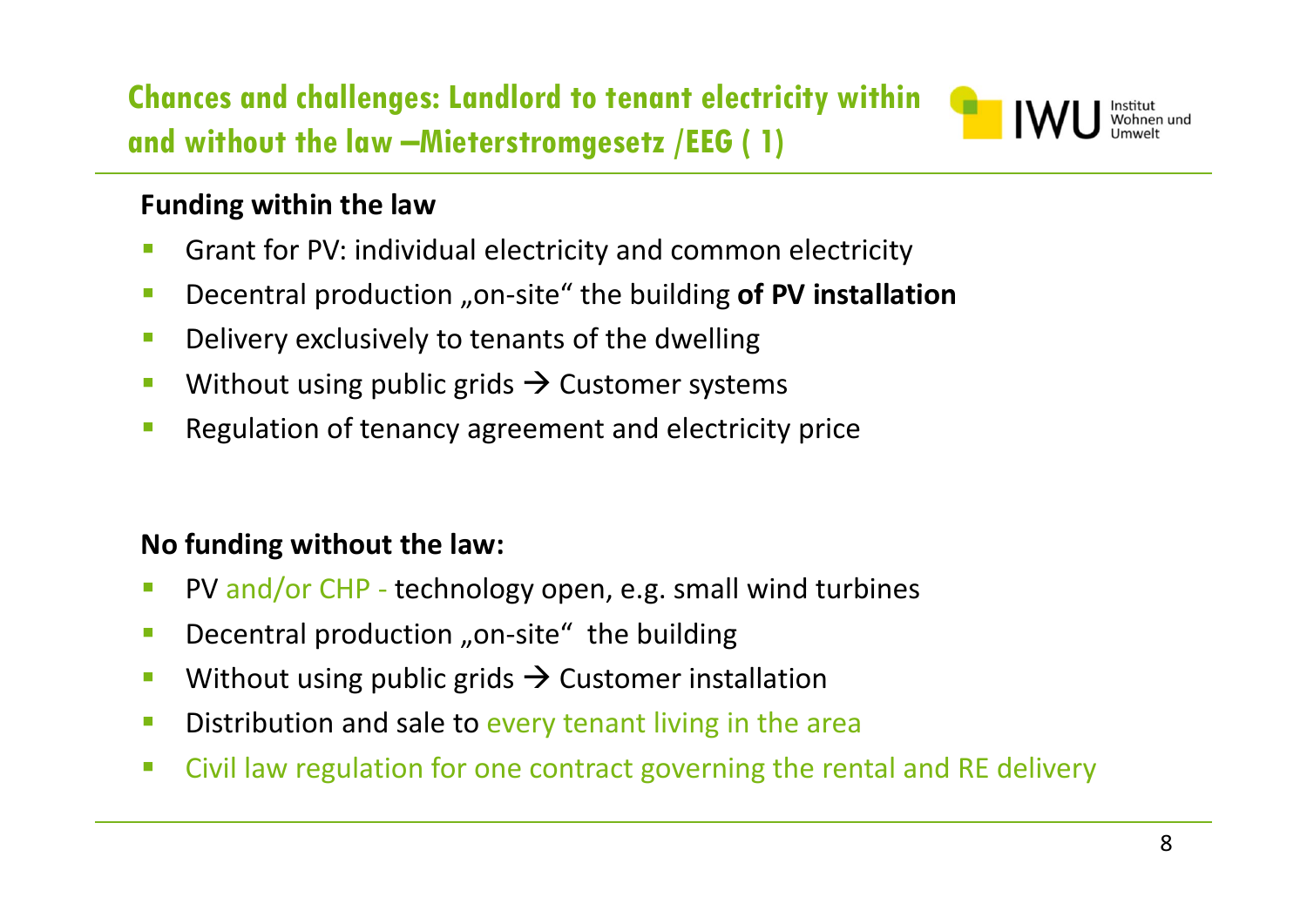

- $\overline{\phantom{a}}$ Consumption limited to "immediate vicinity to the PV dwelling"(EEG, sec. 21 para. 3) in contradiction with the need of
- $\mathbb{R}^n$ **• Decentral RE-consumption within a larger area**
- $\overline{\phantom{a}}$ **RE grants shrink together with decreasing RE fees**
- F Decreasing profitability
- $\Box$ No technological openess for combination with wind and CHP
- $\overline{\phantom{a}}$ Billing and change of supplier is difficult
- $\mathcal{L}_{\mathcal{A}}$ **Prohibition of combined rental and RE contract (EnWG, sec. 42a)**
- $\Box$ **RE contract limited to max. one year**

*Alternatives: "räumlicher Zusammenhang"\* as in StromStG, sec. 9 I no. 3, or "Kundenanlage" according to EnWG, sec. 3 no. 24a,b*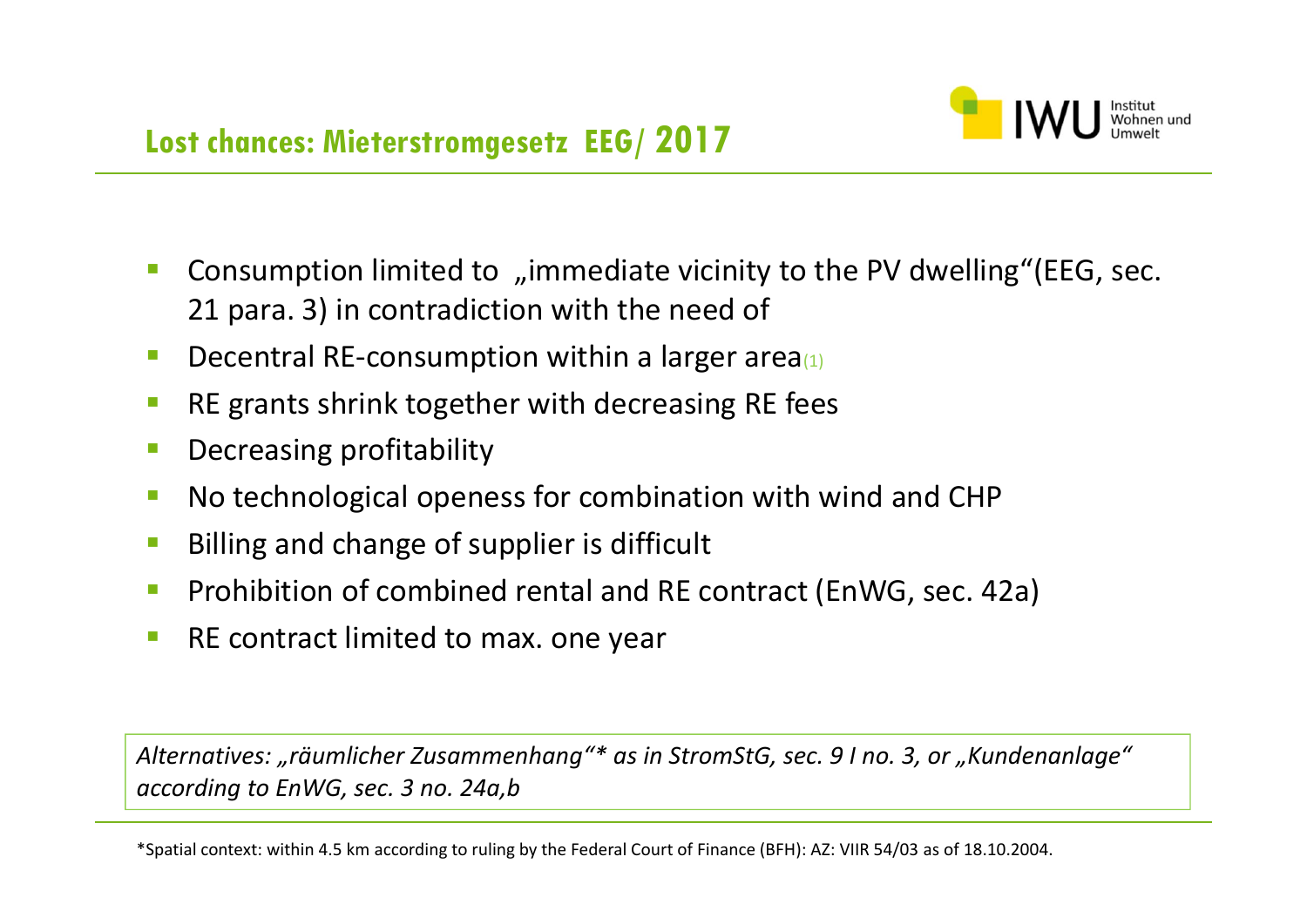# **Sharing the energy transition**



#### **Consumers**

- Stable electricity price, below the tariffs of local main energy supplier
- **EXP** Contribute to energy transition by buying locally produced renewable electricity
- Ŧ **AWATERERS 65 RM andivioler Arm AV andividual consumption (smart metering)**
- $\mathcal{L}_{\mathcal{A}}$ ■ Reduces dependence from big E-suppliers

#### **Producers**

- Stable relation with customers
- Ŧ Energy efficient modernization of heating systems
- $\mathcal{L}_{\mathcal{A}}$ **Contribution to energy transition by producing local RE electricity**
- $\sim$ Cooperation with (municipally owned) energy companies
- $\mathcal{C}^{\mathcal{A}}$ Strengthening local governance

### **New business model for RE cooperatives and SME services**